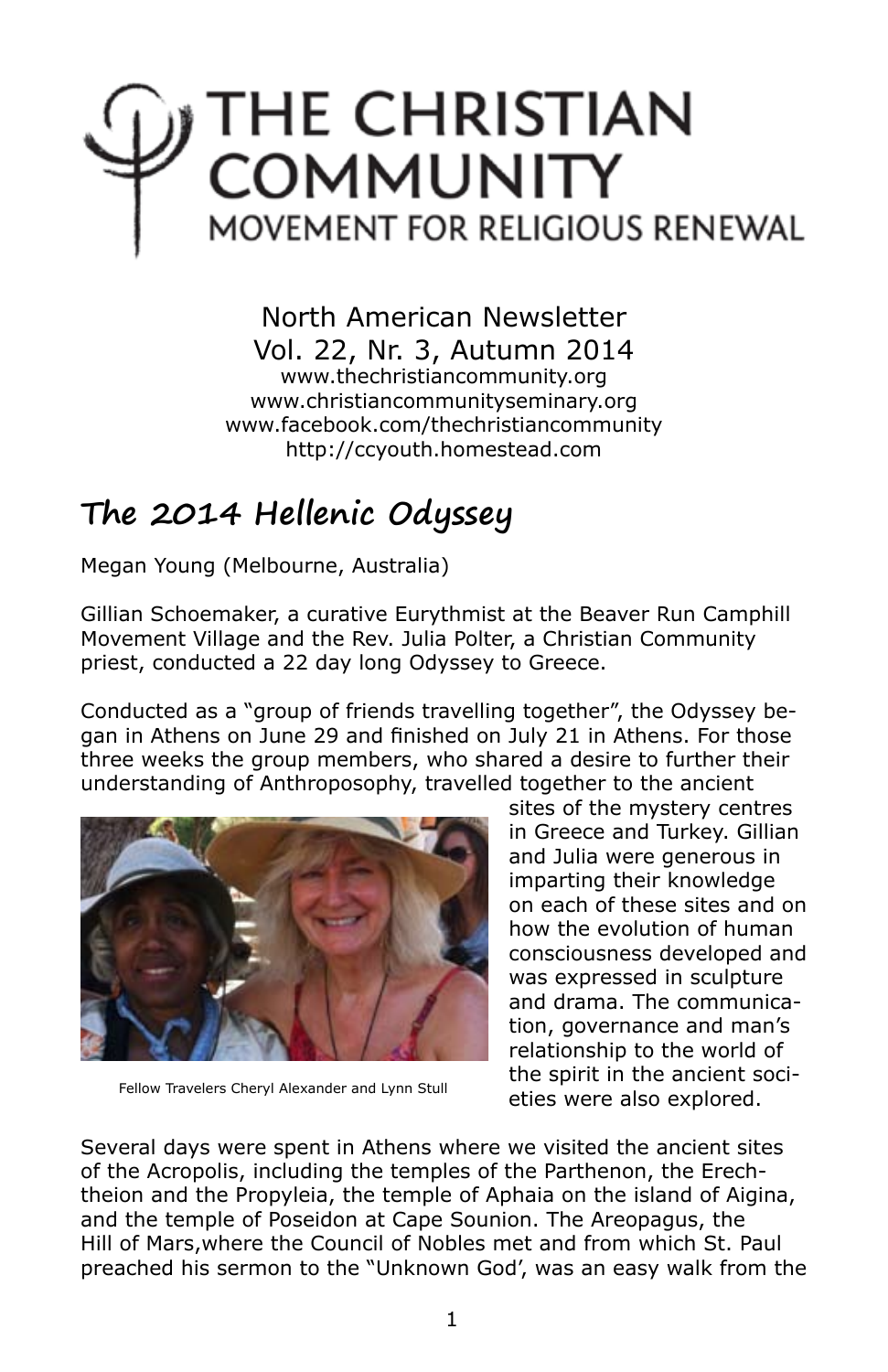hotel, as was the modern and excellent Acropolis Museum. There was a visit to see the treasures in the National Museum and on one evening we enjoyed an hour long performance of authentic Greek folk dances. Another evening Gillian's friend Anna presented the work of the Study Group for Ancient Dance which gave us a picture of the role of drama in ancient societies.

As the Odyssey progressed, Julia and Gillian gave thoughtful lectures about each site we were to visit. While in Athens, Julia gave an overview of the historical periods in Greece and a picture of the religious and cultural life including themes such as 'Mythologies', depicting certain soul qualities and the exploration of the question: What is a Sanctu-



ary? Gillian's excellent storytelling prepared us on several occasions for the sites to be visited. For example, before we experienced the site of Eleusis, Gillian told us the story of Persephone. An explanation of the temple initiation processes and the emerging consciousness of the human being enhanced the visit. At the sites where it seemed appropriate, Gillian offered eurythmy to the group. This activity we entered into as best we could and, with concentration, it brought us to a greater awareness of the essence of the particular site.

Another day saw the Odyssey continued by bus, travelling north to Kastraki where there are several medieval monasteries perched high on the top of enormous rocks 1,000 feet high. At Meteora there was an opportunity for Julia to speak of the difference between Eastern and Western Christianity. The monasteries and churches contained many icons and frescoes. Further insights on the topic of Asclepios and the healing practices were gained when we visited the small and secluded sanctuary of Amphiarios on the way to Kastraki and later at the extensive healing centre of Epidaurus. Julia included sessions of reflection through small group discussions, e.g. the Jesus prayer "Lord have mercy on me" and, on another occasion, the contemplation of the Delphi Maxims (the often cryptic utterances of the Oracle of Apollo) at Delphi near Mt Parnassus. At the Hosios Loukas Byzantine Monastery and at Corinth, Julia and the group read St. Paul's letter "In Praise of Love." Whilst Julia and Gillian shared their knowledge and understanding of many topics during the Odyssey, that of Eleni, our skilled, energetic, entertaining and very knowledgeable Greek tour guide supported their endeavour. We farewelled Eleni at Epidaurus.

Our stay on Patmos enabled us to visit the chapel built over the grotto where St. John received the Revelation of the Apocalypse and the mighty monastery of St. John in Chora, atop the highest point on Patmos. On this small island, Julia presented insights on the Apocalypse; for example it is a "schooling" book and she suggested we look at what evolves through the chapter rather than to see it from an historical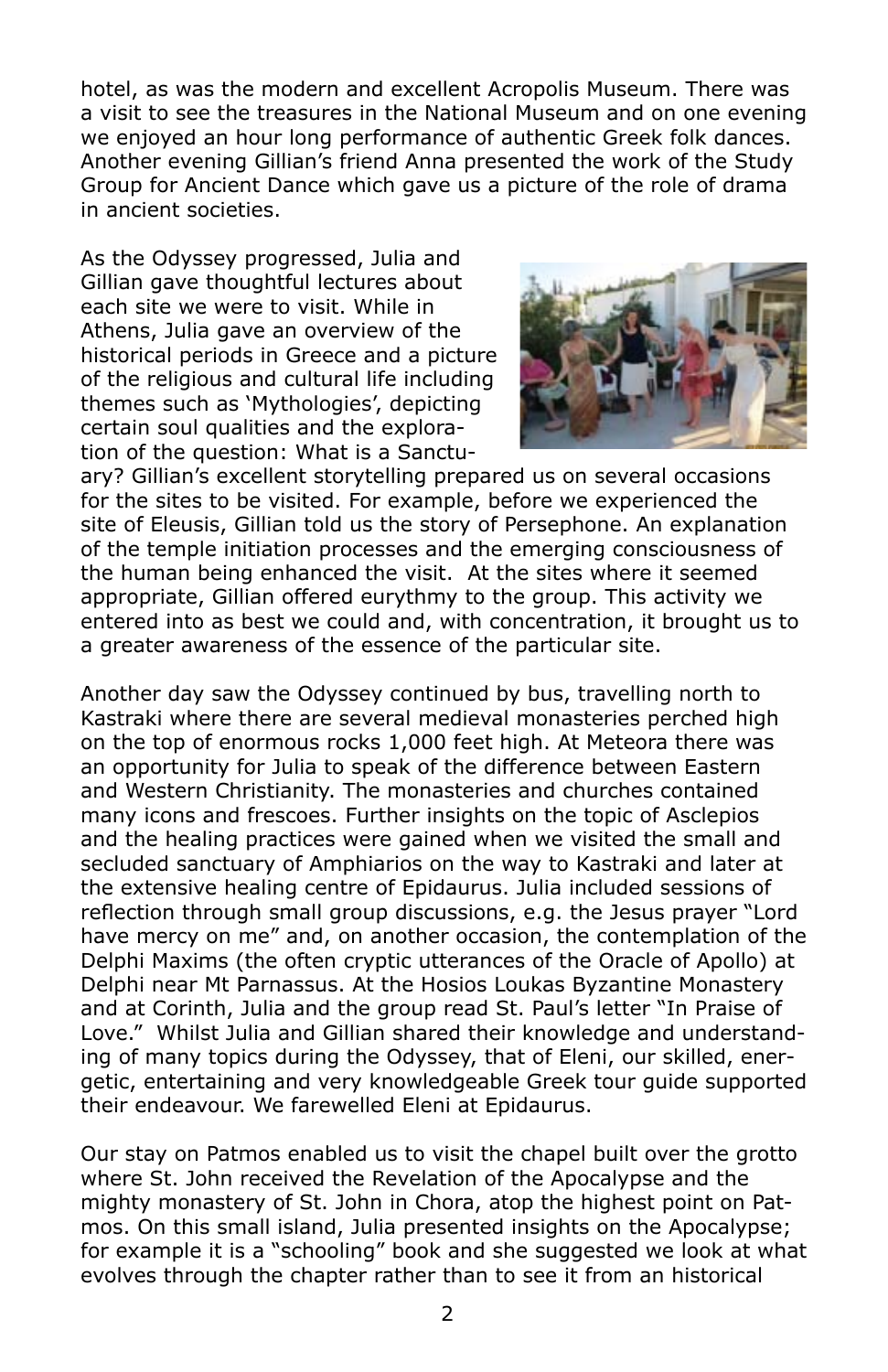point of view. She urged us to consider that a moral quality is a foundation of the New Jerusalem.

In Turkey we travelled to Selcuk near ancient Ephesus , the temple of Artemis – the centre of the mysteries of the LOGOS, the Basilica of St. John and Mary's house. Julia explored with us the word LOGOS and suggested that there is the capacity to know the world and that knowing the human being is the greatest expression of the LOGOS.

Later, back in Athens, the group attended the one-man rendition of "Socrates Now", a performance by the Greek American actor Yannis Simonides of the philosopher Socrates' impassioned defence of his life to the Greek Senate.

So ended the 2014 Greek Odyssey. The trip had been planned with a variety of activities, including opportunities to swim and for relaxed and interesting eating experiences, periods of free time and entertainment. It was a very memorable trip, which proved to be stimulating, enlightening and also relaxing and, as billed, "a group of friends travelling together". I will remain grateful for the opportunity to have been part of it

# **Michaelmas Conference-Workshop in Chicago**

#### **The Spirit of America and the Body and Soul of the World**

Friday Oct 17- Saturday Oct 18, 2014 2135 W.Wilson Avenue, Chicago, IL 60625

Friday evening, 7:00 pm Rick Spaulding will give the first of three talks: "Columbia and the Development of Capitalism."

Saturday 10:30am: "Uncle Sam and the Development of Americanism". Saturday 2:30pm: "The Spirit of Non-Violence in the 20th Century and Beyond".

All talks will be followed by discussions focusing on the question: How do we and how can we concretely connect and work with the Guiding Spirits in America? The



workshop is a kind of companion piece to the weekend in Washington DC in September with Paul Chapell. (*Waging Peace in Troubled Times*: Weekend Workshop with Paul Chappell, Fri, Sept 12, 7:30pm – 9:30pm, Sat Sept 13, 9:30am - 5:30pm at the Christian Community in DC, www.ccgwb.org/)

For more information contact Richard Dancey,rcdancey@earthlink.net; tel. 773-506-0963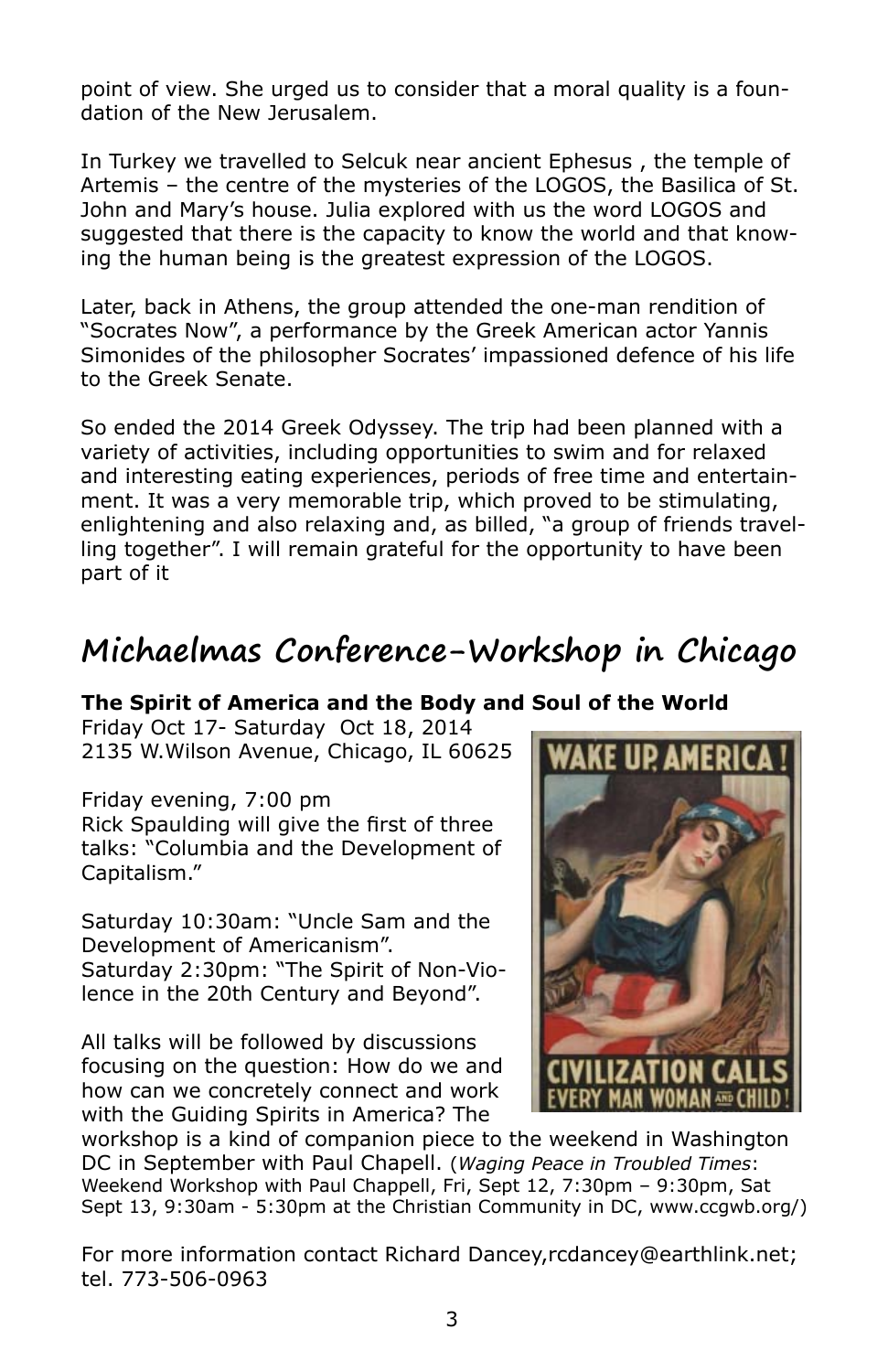#### **Where There's a Will, There's a Way Visits to Congregations**

Mary Hirsch (Legacy Coordinator)

This past spring, I visited several congregations to share the tools that I have designed for the Christian Community (Region) and I've had conversations with congregation members about having a will and considering the church in their estate plans. I've felt so welcomed by the various priests and congregation members, and I am pleasantly surprised to see how many people already have taken steps to include the region or local congregation in their will.



Talking about one's estate plans with a stranger isn't easy. It is personal. It requires time and organization and through our discussion, you might grasp the planning it requires. So many people I speak with share how overwhelmed they feel when faced with a lifetime of accumulated assets and taking the steps to properly get their estate in order.

On the other hand, when I sit down with someone who already has a will, all I hear is relief in their voice. Most say that when they finally got started, it wasn't difficult at all. Procrastination was the biggest roadblock; but when a major life change – such as marriage or the birth of a child – prompted them to make a will, it was easier than they thought.

Others reveal the pleasure they experience in including the Christian Community in their estate plans. Perhaps Karen Ladron de Guevara sums it up best: "The Christian Community is the foundation of my life and it resonates completely with my continuous search for beauty in all things. The Christian Community and the creativity that comes into the Act of Consecration of Man is the same thing as art. It's like having a beautiful painting in your life - it heals you."

If you would like to learn more about Legacy or Future gifts to the Region or church, **visit our new "Giving" webpages: http://www.thechristiancommunity.org/giving/**

For a confidential conversation, please feel free to call me at 732.232.5159 or email me at hirschmj@comcast.net. I will be at the Denver congregation on Sunday, September 14; Sacramento on Sunday, September 21; Taconic Berkshire on October 26 and Boston on Sunday, November 2. At each of these 30-minute sessions, you will be given the free Christian Community "Record Book" to help you get your affairs in order.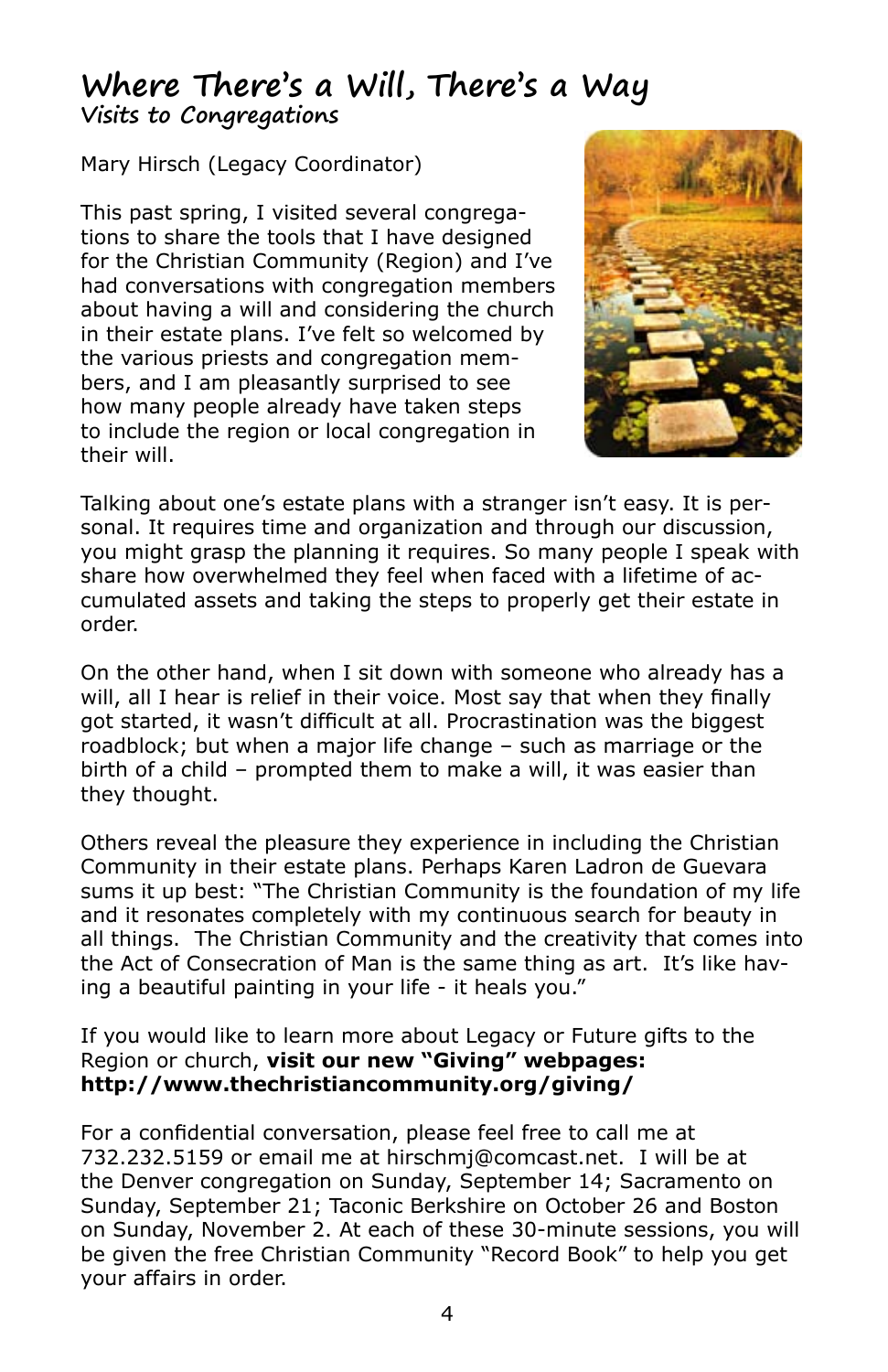#### **Seminary Update** Bastiaan Baan

On September 14, 2014 the seminary of The Christian Community in Spring Valley will start with a group of 10 students. Not only students who applied for the first semester will work here, but one of the students, Lisa Hildreth, will enter the last part of the English-speaking priest training. This summer Bastiaan Baan, the director of our seminary



in North America, visited during Australia for month, where he worked with a group of 11 students in a so-called pre-seminary in Sydney. Several of these students will apply in the future in Spring Valley, because they need an English-speaking priest training. In addition he visited several congregations in Australia, where he held conferences and lectures. Visit the website: www.christiancommunityseminary.org

## **Open Courses at the Seminary**

**Places of Ancient Initiation: Greece, Germany, Ireland** Open Course offered by the Seminary of the Christian Community in North America with Julia Polter and Bastiaan Baan

**Monday, September 22 to Friday, September 26,** daily 8:00am

to 9:00pm. Sponsored by the Seminary of the Christian Community in North America, 7 Carmen Court, Monsey, NY 10977.

From the dawn of human society, all cultures were inspired and formed by the so-called Mystery Centers, where each developed its own forms of initiation. These centers might be called the "bestkept secrets in antiquity" because, under pain of death, no initiate was permitted to reveal his experiences to those outside the temple. From external history we only know fragments of their rituals, for example from artifacts found in temples and through descriptions in myths and legends.

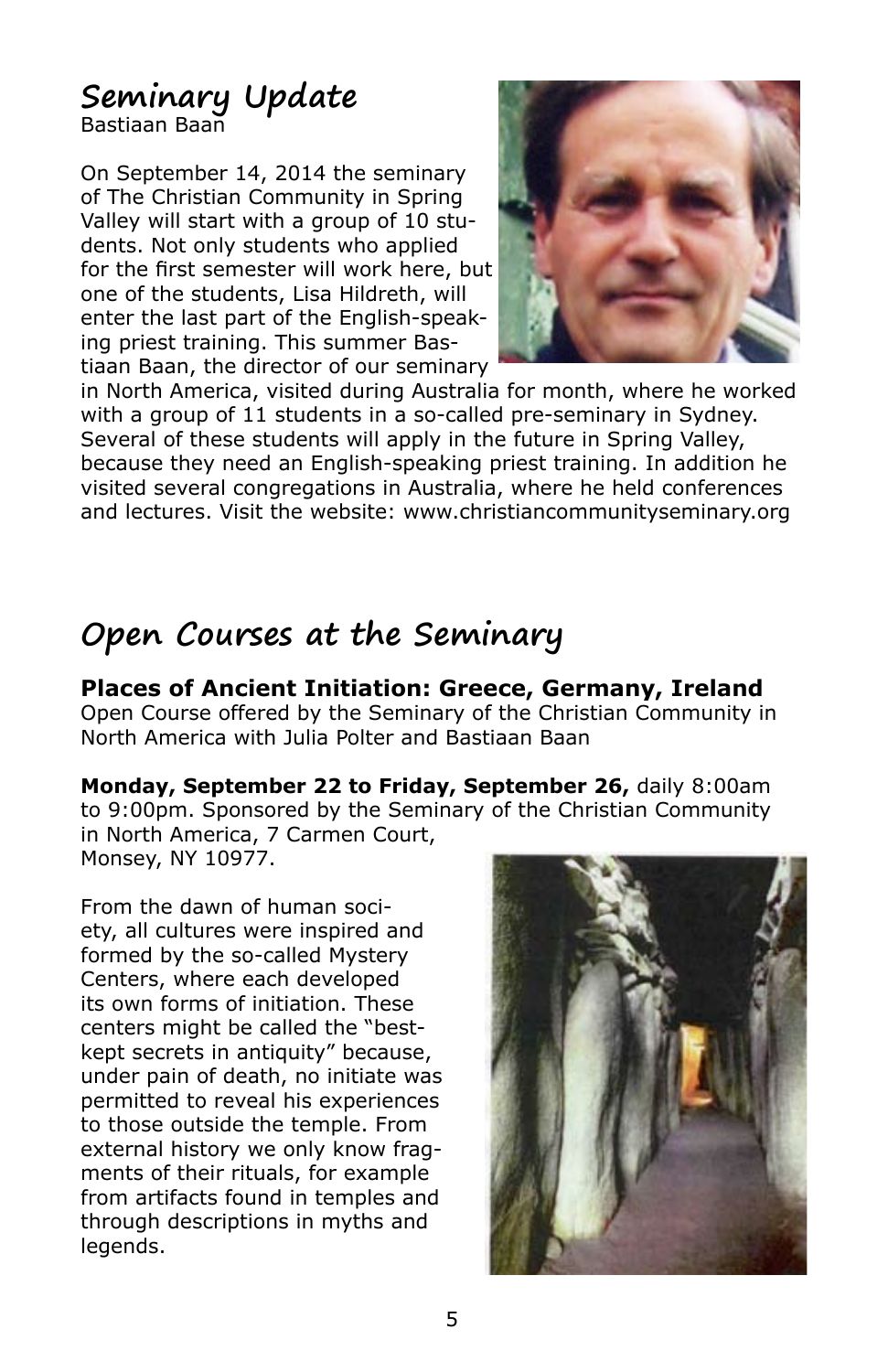In this Open Course, we will imaginatively visit some of the old Mystery Centers through the eyes of Julia Polter and Bastiaan Baan. Last summer, after studying their history and spiritual development, Rev. Polter visited several such sites in Greece, as did Rev. Baan over several years, at Externsteine in Germany, Glendalough and Skellig Michael in Ireland, and Monte Gargano in Italy. In the Bible Studies we will explore initiation motifs in the Old and New Testament, and in the workshops we will consider their relevant connections to our time.

Complete Course: \$150. Registration and information: 845-356-0972, a.b.baan@gmail.com

**Old and New Initiation,** Open Course with Bastiaan Baan, Seminary Director



#### **Saturday, November 22 to Wednesday, November 26**

Ninetta Sombart

#### **Note: Dates have been changed because of Thanksgiving on Nov 27**

Although the twentieth century brought human consciousness to an unprecedented focus on material phenomena, it was also the moment in which new capacities for esoteric experience began to dawn for many individuals, both spontaneously and through the public availability of disciplined self-training.

In connection with the publication of his new book, *Old and New Mysteries,* (see page 9) Bastiaan Baan will

offer this Open Course to explore what initiation into the spiritual world means in our time; we will seek to identify its manifestations in the lives of our contemporaries and in our own biographies.

Complete course: \$150. Registration and information: 845-356-0972, a.b.baan@gmail.com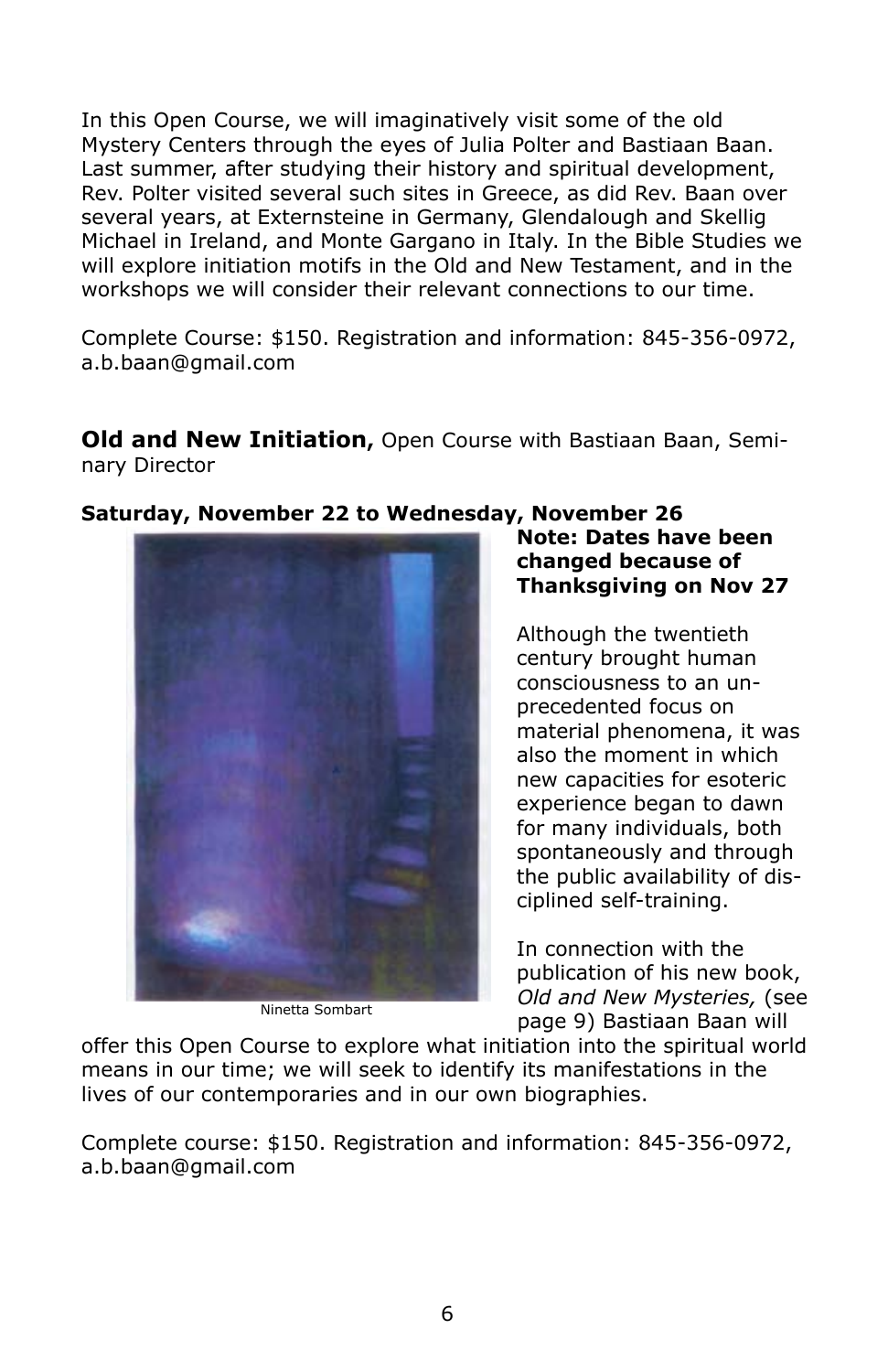### **Save the Date!**

Rev. Craig Wiggins (President of the Regional Board)

#### **2014 Annual Delegates' Meeting in Hillsdale, NY**

Thurs November 6 - Sat November 8, 2014

Each board of the local Christian Communities sends one or two delegates to a conference and annual meeting around the election of the members of the Regional Board.

The theme of this year's meeting will be:

#### **COMMUNITY! Inspiration - Affiliation – Congregation**

Where does community come from? How do we use ritual and rhythm to form community? Where do we find inspiration for the ongoing work?

This year there will be a special emphasis on the **Affiliate Communities,** both in the community reports and in the topics of the morning talks. All treasurers are invited to a meeting the afternoon of November 6.

Local boards will receive detailed information about the meeting at the beginning of September. We

hope that representatives of all congregations and their affiliates will gather to inspire each other for the continuing work of our movement in North America.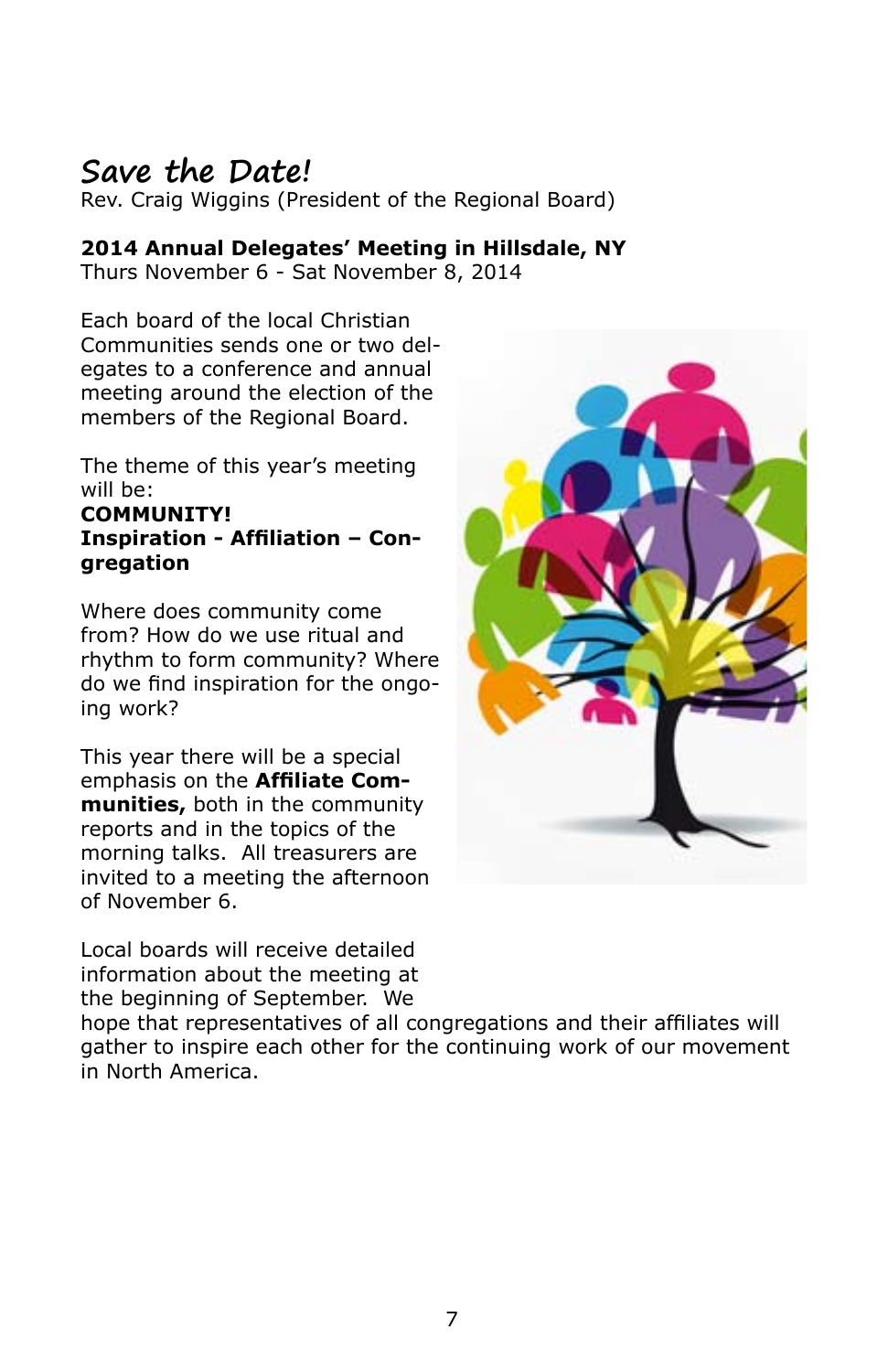### **Dear Earth Conference**

#### **October 3 - 5, 2014, Scariff, County Clare, Ireland**

A conference for people who want to deepen their relationship with the EARTH - in finding a way to live in harmony with the planet we inhabit, further develop as human



beings, transforming material through our love and embracing the responsibility we carry as co-creators with the Earth as a living being.

Cost for the full weekend is Euro 150 per person, which includes all scheduled events Friday to Sunday, workshop of choice, 3 meals and all coffee breaks. The food is organic, locally grown and fresh. Meals will be wheat free, cow dairy free and don't contain refined sugar.

Young people are strongly encouraged to attend. We are offering a number of working tickets for people under 30 years old - where they can be helpers at the conference and still take part. Young people interested should contact dearearthconference@gmail.com

http://www.dear-earth-conference.weebly.com

### **InPower**

#### Abigail Dancey

The weeks following an event can feel either like I'm soaring, mourning, or some combination of the two. I experienced neither after InPower. I have felt in myself and those friends around me, a serenity, calm strength, and joy. The conference seems to reverberate in the way the world appears to me now. The possibility of approaching our lives out of hope and confidence has left the trees shining and the future possible.

A group of people can take something on in a week spent with one another, and this particular group of eighty fresh and earnest people took responsibility for something much larger than their own lives. The capacities bursting from each room we inhabited promised that we are as brave as the world needs us to be.

Feeling supported by those next to us, led by those in front of us, and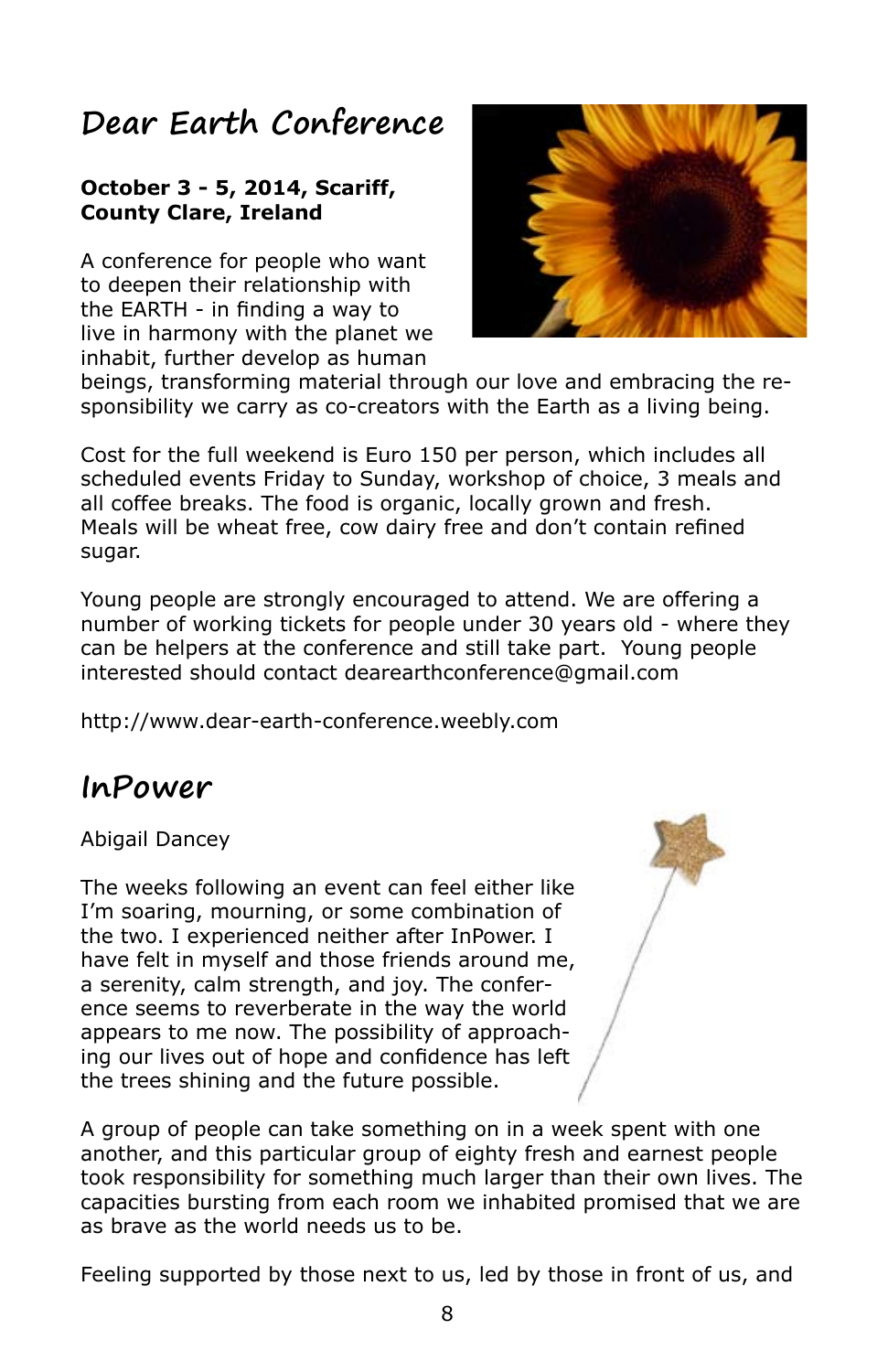nudged by those behind us, we found ways to discover something new within ourselves- maybe something scary and needing of attention. An ability to face ourselves clearly and with love enabled the possibility to approach the world's struggles with an equal clarity and abounding love. We desired an introduction to moral development in order to accomplish transformational work in the world. We honestly tried to do that, and we watched it happen, and I believe we created something we could call goodness, within us and around us.

### **New Publications**

Rev. Tom Ravetz has published a new book titled *The Incarnation, Finding Our True Self through Christ.*

The "Incarnation"—God becoming human in the person of Jesus of Nazareth—is a central mystery of Christianity. This inspiring book examines the theology of the Incarnation, and traces the history of human thinking about it.



Rev. Tom Ravetz discusses Rudolf Steiner's unique insights into the Incarnation and shows how the

process of incarnation is reflected in each one of us and summed up by the well-known phrase from Galations, "Not I, but Christ in me."

This readable book explores the difference that the Incarnation can make in our own lives today. It can be ordered from www.Steinerbooks.org.

Bastiaan Baan, whose book *The Lord of the Elements* appeared last year, has published a new book, titled *Old and New Mysteries, From Trials* 



*to Initiation*. There is great contemporary interest in the ancient mystery centers, such as prehistoric caves, the pyramids of Egypt, Newgrange in Ireland, and the Externsteine in Germany. The trials and rites that took place there were for a chosen few and are vividly described in this book—from the trials of fire and water to the three-day near-death sleep.

The author suggests that modern-day initiation, however, has a substantially different character. Whereas a "hierophant"—or guide was needed in ancient times to navigate an inner trial, today it is life itself that brings us the trials we need, which can lead to deeper experiences of the spirit.

From the contents: What is Initiation? The Mithras Mysteries and Michael; The Egyptian Mysteries; Initiation in the Old Testament and in the New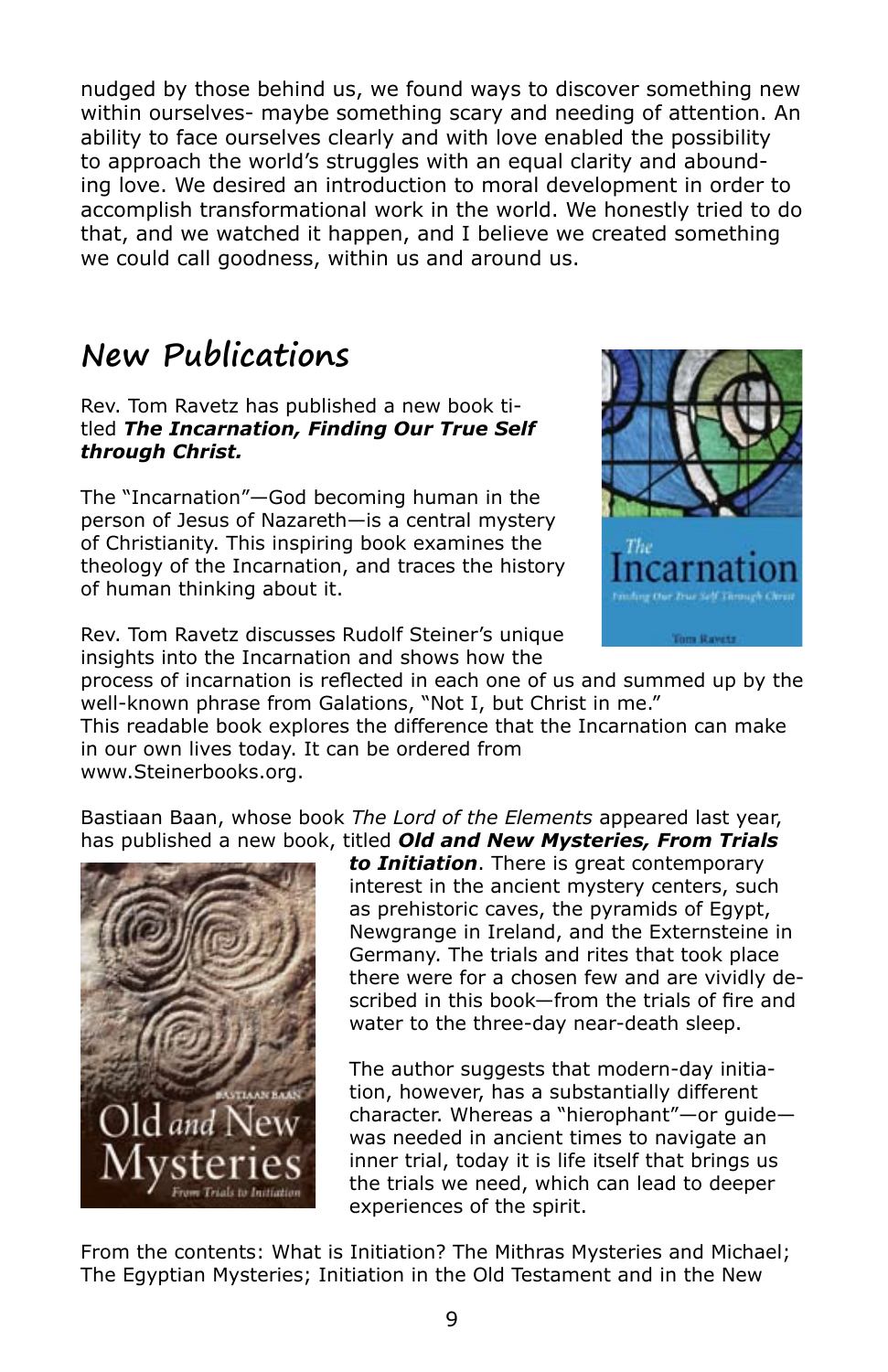Testament; Christian Initiation: the Raising of Lazarus; Initiation in Early Christianity; Celtic Initiation; the Path through the Elements; The Trial by Fire, Air, Water, Earth; Initiation in the Twentieth Century; The Encounter with Evil; The Cross on the Path toward Initiation; Patience: the Ultimate Trial; Anthroposophy and the Christian Community and What About Everyone Else? Also available from www.Steinerbooks.org.

#### **The Relationship Between Money and Values** Mary Hirsch

*The Soul of Money*, written by Lynne Twist, is an examination of the soul and how it is influenced by our relationship with money – getting it, using it, giving it, or avoiding it all together. I was relieved to read this book at a time when I am examining my own connection to



money. Twist's book takes us on a journey of discovering a new freedom when we bravely examine our relationship with money, leading us to deeper understanding. *The Soul of Money* led me to appreciate the transformational quality of money. Once aware of our attitudes towards money, changing them can transform the way we engage in the world's most complex problems.

**Lynne Twist gives her insights into the conse**quences that our attitudes toward money can have, which she learned over decades of work that she's done to help end world hunger, empower women, and save the rainforest. Through

her experiences, she discovered a striking commonality across cultures regarding our relationship with money. In each culture, Twist observes the powerful grip and expansive effect that money has on our lives, the wounds and hardship that it can impose, and the immense healing power that even the smallest amount of money can have when used to express our humanity and our highest ideals and values.

First, Twist calls on us to be aware that everything we do with money has side effects. Every choice we make and action we take influences people around the world. This interconnectivity of human action is central to understanding our relationship with money. She addresses assumptions we make about competition and the oft-accepted mantra that "more is better." She dispels this myth, arguing convincingly that through collaboration and community, we can bring about real change and close the gap between those with resources and those without.

There is a moral imperative at the heart of *The Soul of Money*. Twist writes, "When hungry children cry for food, they cry out not as Bangladeshis, or Italians, or children from the other side of town. They cry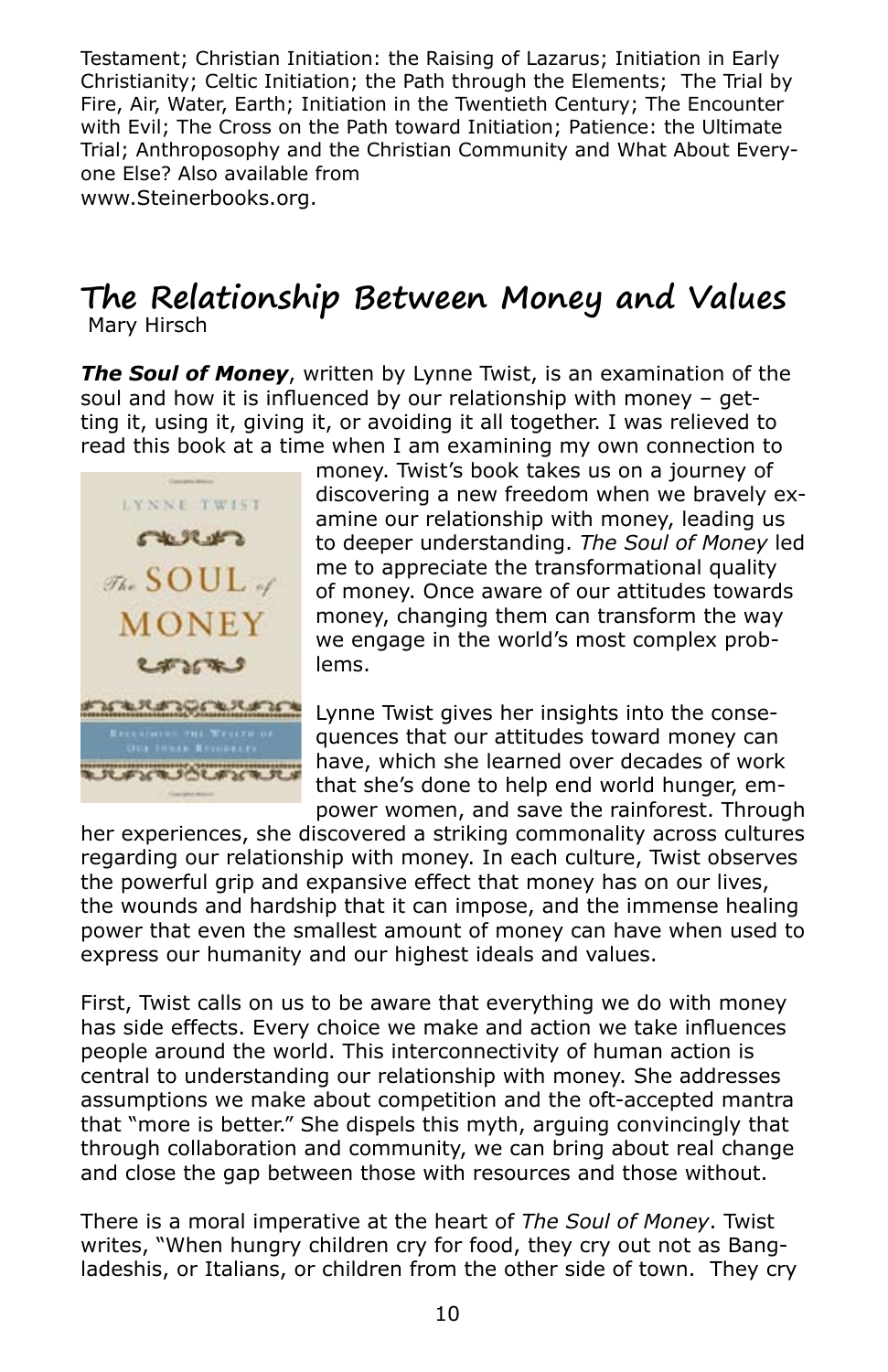out as human beings, and it is at that level of our humanity that we need to respond."

Twist explores inequity by showing that every human, no matter how rich or poor, working alone or in collaboration with others, can recognize the abundance we have on the earth when we align money with "our most deeply held values, commitments, and ideals" with a concern for "the well-being of the people we love, ourselves, and the world in which we live." (p.11) When we share and collaborate, it benefits all.

Central to the book is an emphasis on spiritual wealth serving as the means to heal our ills. It goes beyond simplifying expenditures, living on a budget, or engaging in financial planning. Helping each person to reach their full potential enables individuals to act as agents of change rather than being dependent on welfare. I found this book to be a refreshing and enlightening perspective on how each of us has the ability to make global changes simply by changing how we use and view money. Realigning our relationship with money enables us to live a life of integrity consistent with our deepest core values.

*The Soul of Money* encourages us to explore our feelings about money and to discover how it can be a source of joy as one gets into its "flow" rather than feeling the need to acquire and hoard it. It's about living joyfully in our relationship with money and learning to embrace that flow and deliver a widespread transformation in all aspects of our lives.

### **Christian Community Blogs**

The priests in The Christian Community in the Washington DC/Baltimore area have started a **new blog**, "The Reflecting Pool". Contemplations appear every couple of weeks. Recent titles: "Coming to Ourselves", "A Future World is Growing Within Us" and "Water and Soul."



To follow (subscribe) go to http://religiousrenewalindc.wordpress.com/ and click on the Follow Tab at the bottom of the page. Or click on the bottom of the community's DC web site homepage at http://www.ccgwb.org/

Rev Cynthia Hindes in Los Angeles also has a **weekly blog**, "Christian Community Homilies", at http://cynthiahindes.blogspot.com. You can sign up to receive posts by email.

There are also **blogposts on our website**, www.thechristiancommunity.org/blog.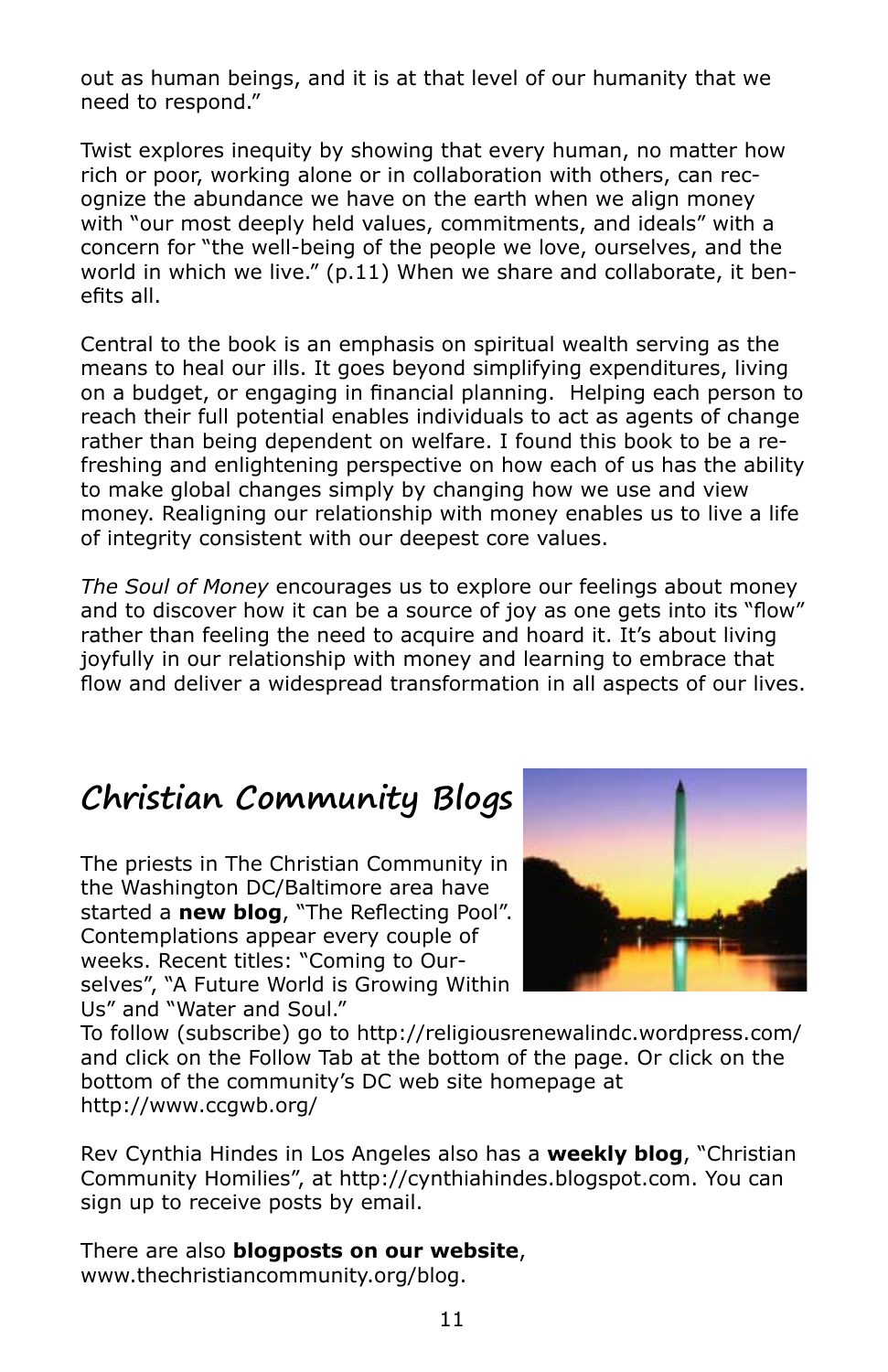#### **Midwest Summer Camp** Richard Dancey



The Midwest Summer Camp incarnated intensely and joyfully without serious mishap: 60 children, over 100 with staff. No one needed to go the emergency room. No one got seriously ill. Most exciting catastrophe: a junior kitchen staff member stepping into a hornet's nest in an all-camp capture-the-flag (7 stings). That, in itself, is cause for celebration. Angels must get paid triple-overtime for camp duty and they earn every

Golden-Glory, or whatever is the heavenly counterpart to hard-earned cash (as above - so below).

It was a wonder-full camp. Our theme was "Water" and it rained solid the night before the campers arrived and the night after they left. In between we had great weather; highs in the low 80s. Once more the weather gods cooperated and coordinated with our schedule with the characteristic precision.

Mysteriously, from the east coast, a new gnome arrived: Tonsy Rumpeltina, with special training in evaluating counselors' tents. Needless to say, we have never had such tidy counselors' quarters. Tonsy had just come from the Amazon which was another excellent sign--the evening story was set in the Amazon. Such little spiritual hints and coincidences are so encouraging. The angels, and maybe even some of the higher-ups, really want us to keep working with them on this totally exhausting, completely invigorating enterprise we call Summer Camp.

## **Midwest Christian Community Children's Camp, August, 2014**

Joel Bartlett, Phoenixville, PA

Margo and I did something this summer we've never done – helped staff a camp kitchen to sponsor our Minneapolis grandkids at the Midwest Christian Community camp! Who would have thought cutting vegetables daily for 120 could be so rewarding!

The camp, north of LaCrosse, Wisconsin, is rented from the Boy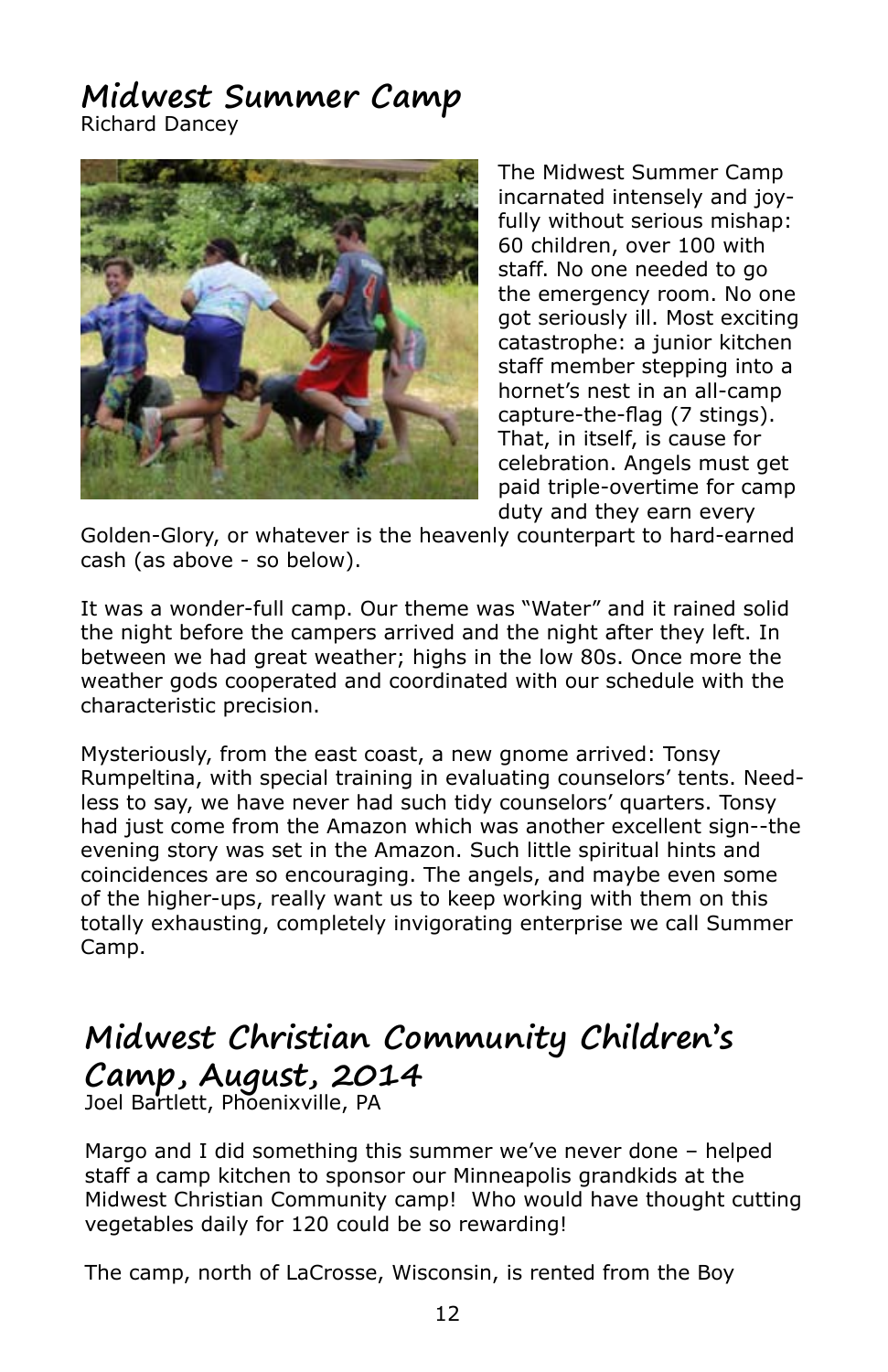Scouts – 330 acres of forests and meadows overlooking the Black River, which runs into the Mississippi about 10 miles south. There are numerous platform tent sites, a large dining/kitchen facility, a swimming pool facility with showers, and several out-buildings for activities ranging from archery to canoeing and other sports, including a trading post (converted into a Chapel by the CC), and a nature center. Campers walk every day between their camp and the main field and buildings. The Christian Community is very lucky to have found such a complete facility in beautiful surroundings.

For two weeks, counselors and staff met at 7:15 am to sing prior to the counselors going to the camp sites to sing the kids awake. Rev. Richard Dancey began with a verse, which Margo and I also had an opportunity to study with him in the afternoon – his own translation of a Steiner verse:

The sphere of the Spirit Is the soul's true home – And the human being will surely find it By walking the path of honest thought, By choosing as guide the fount of love Planted in the heart, And by opening the eye of the soul To nature's script spread out before him Throughout the universe Telling the story of the Spirit In all that lives and thrives, And in the silent spaciousness Of lifeless things And in the stream of time – The process of becoming.



After "basic" breakfast (though a couple days we had pancakes and bacon) and a small break, the morning assembly featured a discussion with Rev. Ann Burfeind (co-director and fellow priest with Rev. Dancey in Chicago) on the theme of the camp: Water. Singing with Meg Zinky, another of the directors – mainly rounds (one up to eight parts!) – invited everyone to enliven the space. The songs were sung with great enthusiasm and humor, and they could be heard all over camp later in the dishwashing room or in the woods. Then Richard followed with a story of a large poor family from North Carolina struggling to make ends meet, with all their spirituality, honesty, crises, and humor.

Morning projects followed – each girls' and boys' age group peeling off to work. Then, Margo and I headed to the kitchen to peel and chop fruit or veggies, help with the main meal, and set the lunch tables. After lunch, while the campers went out on adventures, we actually had time to get away, except when there were all-camp events like the Fair, Adventure Day, Capture the Flag, or Craft Day, where all the kids presented what they had been working on.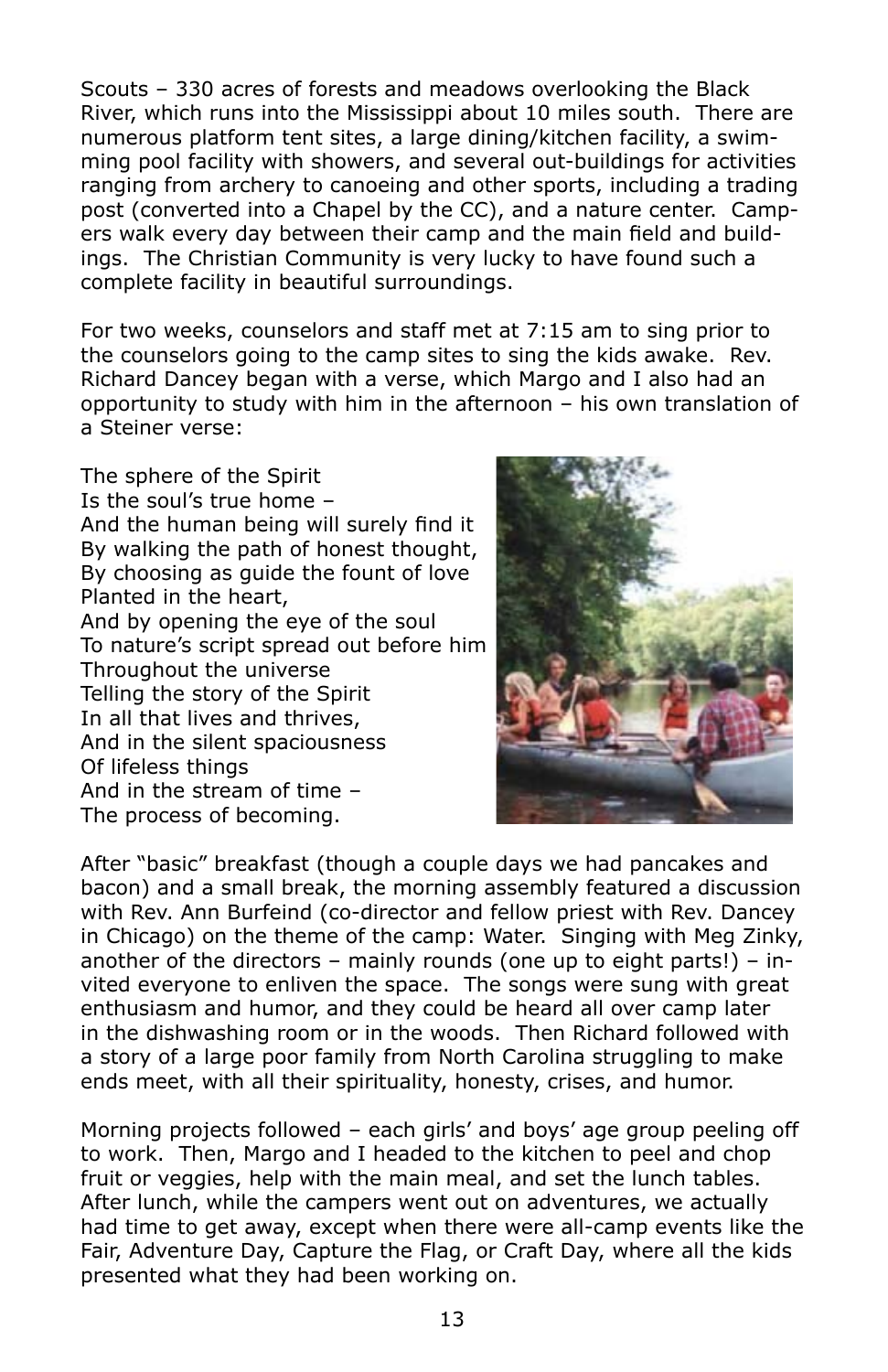Back in the kitchen at 4:30 pm to help with another healthy meal, Margo and I worked, and over the course of the two weeks, gathered recipes for a future community back home (Altair EcoVillage). Evening Assembly spotlighted singing as bookends for Ann's serial story of a young English girl coming of age in exotic Brazil. Ann always found a way to leave us hanging on how the scary disaster would be resolved – night after night.

Each evening Margo and I went to the Close of Day ceremony, and on Sundays, the adult and children's services. The camp ended with a big bonfire in the amphitheatre overlooking the Black River – skits, songs, reading stories that campers had concocted using twelve words given to them.

Most campers joyfully reported they wanted to come back next year. The eighth graders have to wait a year, but you can bet some of them will return as project or kitchen assistants, or junior counselors. So many came back this year, there were actually 23 counselors for 60 kids – the smallest ratio of kids to counselors they've ever had. Margo and I may return as well, if we don't think too much about the mouse in our luggage, the mosquitos every night on our walks, tossing and turning on an air mattress when we felt chilled in the tent, or the vast quantities of food and its preparation.

The benefits far outweigh the minor inconveniences! (Believe me, the lack of cell phones and internet was a blessing in disguise). It was a great bonding experience for us with our grandchildren. We ate and slept well, really a total change in our hectic lifestyle at home, knowing our grandkids were enjoying themselves, with their parents getting the first two-week break from parenting since their kids were born.

## **Sound of Wings – East Coast Camp**

Carol Kelly

The sound of wings, the wind in your sails, the expectation of something new and unknown; all of these were part of the east coast Camp theme this year, "Taking Flight."



It was Sunday noon and the meal was on the table. But there was no water or juice! Wait a minute: Here comes a group of young women in white and black with red lipstick, and they are waiting on us! They are the oldest girls and they are  $-$  you guessed it  $-$  "Flight Attendants." Each group has a name according to the theme and this group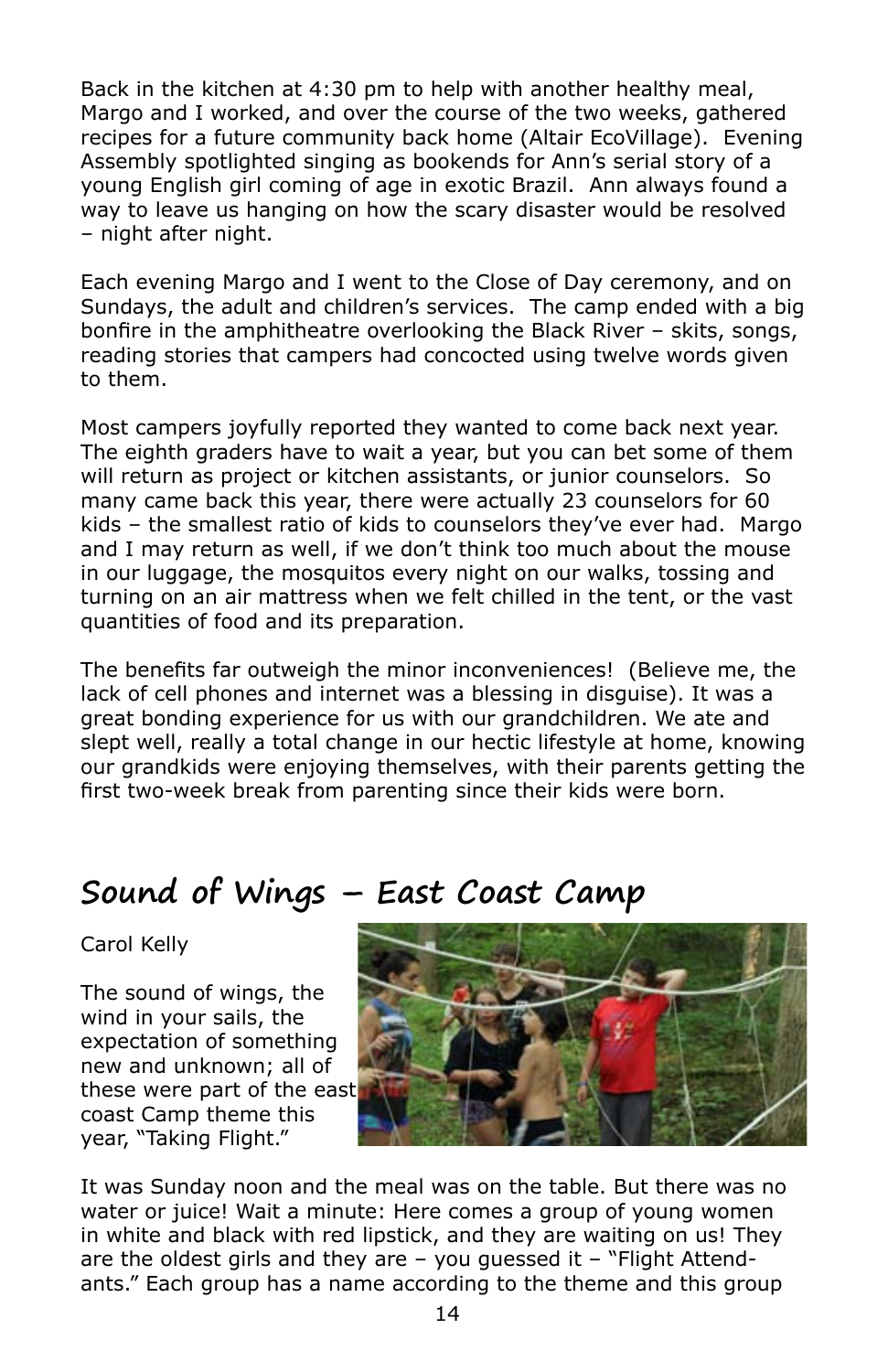presented themselves in the most creative and helpful way! There were also "Cupid's Arrow", "Flying Squirrels," "Air Force Fun," "Flaming Phoenix" and "Swaggy Ducks," among us.



We were blessed with cool weather, but it was warm enough to swim and canoe in the Susquehanna. The "super moon" rose orange and golden over the trees and the meteor showers came before

the last nights of camp.

It was a new experience to have Oliver and Angela Steinrueck as leaders this year. What a blessing to have two experienced camper/counselor/directors on our team!

The "slip and slide" at the Adventure course, the music during the silent dinner, (two cellos and a viola) the singing, the paintings from nature, "greased pig" (Vaseline on a watermelon) in the pool, and the "treasures of the woods" from sassafras and chicory to skulls, feathers, nests, may apples and elephant ears, soccer and capture the flag, canoeing, hiking, bee stings and evening fires only begin to capture what the camp was. The "being" of camp lives on in our hearts, emerging anew every year and bringing delight and treasure to all who live it, and even to those who just get to hear the stories.

### **Summer Youth Conference**

Patrick Kennedy

*"Lord, grant me that I may always desire more than I can accomplish." Michelangelo*

The annual Summer Youth Conference took place again this year in Hillsdale, NY from July 21-25. Revs. Patrick Kennedy, Hugh Thornton, and Liza Marcato and two helpers, Meg Zinky and Megan Bennett, were joined by twelve teenagers from the Northeast to explore the theme: What Do I Burn For?



It is hard to really communicate what happens at a youth conference; our intent is to provide a vessel in these few full days in which some